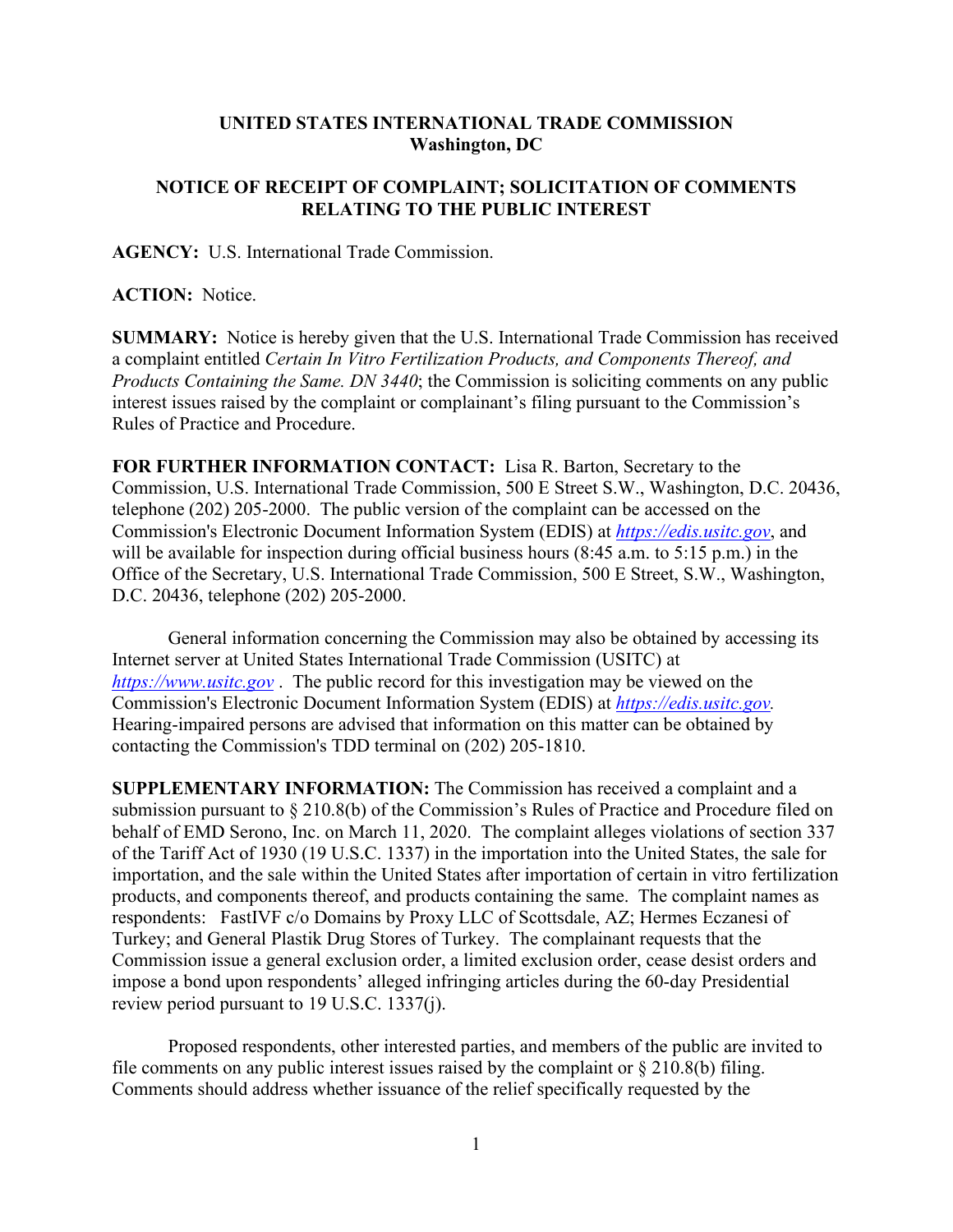complainant in this investigation would affect the public health and welfare in the United States, competitive conditions in the United States economy, the production of like or directly competitive articles in the United States, or United States consumers.

In particular, the Commission is interested in comments that:

- (i) explain how the articles potentially subject to the requested remedial orders are used in the United States;
- (ii) identify any public health, safety, or welfare concerns in the United States relating to the requested remedial orders;
- (iii) identify like or directly competitive articles that complainant, its licensees, or third parties make in the United States which could replace the subject articles if they were to be excluded;
- (iv) indicate whether complainant, complainant's licensees, and/or third party suppliers have the capacity to replace the volume of articles potentially subject to the requested exclusion order and/or a cease and desist order within a commercially reasonable time; and
- (v) explain how the requested remedial orders would impact United States consumers.

Written submissions on the public interest must be filed no later than by close of business, eight calendar days after the date of publication of this notice in the Federal Register. There will be further opportunities for comment on the public interest after the issuance of any final initial determination in this investigation. Any written submissions on other issues must also be filed by no later than the close of business, eight calendar days after publication of this notice in the Federal Register. Complainant may file replies to any written submissions no later than three calendar days after the date on which any initial submissions were due. Any submissions and replies filed in response to this Notice are limited to five (5) pages in length, inclusive of attachments.

Persons filing written submissions must file the original document electronically on or before the deadlines stated above and submit 8 true paper copies to the Office of the Secretary by noon the next day pursuant to § 210.4(f) of the Commission's Rules of Practice and Procedure (19 CFR 210.4(f)). Submissions should refer to the docket number ("Docket No. 3440") in a prominent place on the cover page and/or the first page. (*See* Handbook for Electronic Filing Procedures, *Electronic Filing Procedures*<sup>[1](#page-1-0)</sup>). Persons with questions regarding filing should contact the Secretary (202-205-2000).

<span id="page-1-0"></span><sup>1</sup> Handbook for Electronic Filing Procedures: *[https://www.usitc.gov/documents/handbook\\_on\\_filing\\_procedures.pdf](https://www.usitc.gov/documents/handbook_on_filing_procedures.pdf)*